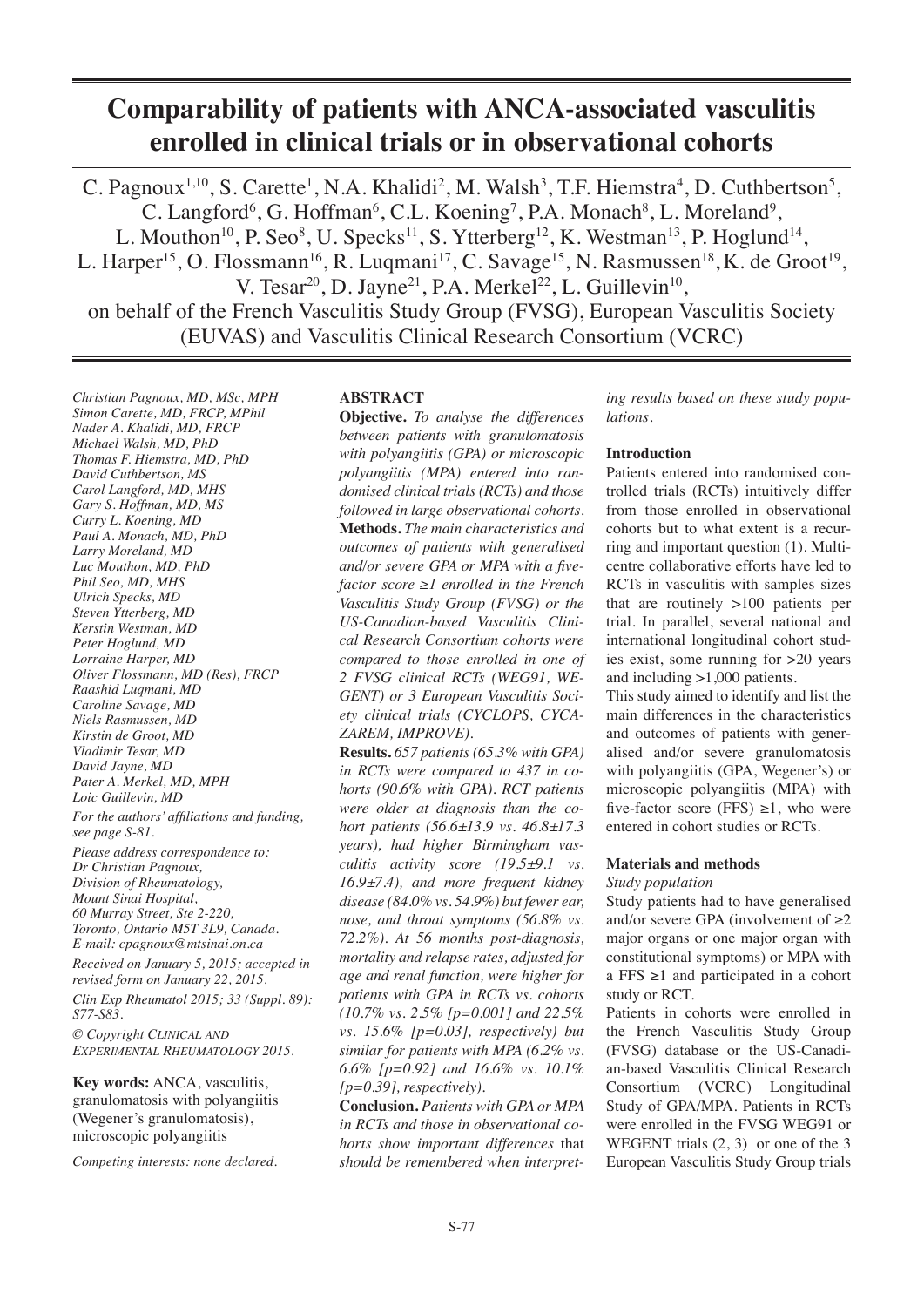#### **Comparability of patients with ANCA-associated vasculitis / C. Pagnoux et al.**

(EUVAS) – CYCLOPS (4), CYCAZA-REM (5), or IMPROVE (6) (details in Table I). The FFS is a prognostic score and comprises the following items: serum creatinine >1.58 mg/dl, proteinuria >1 g/day, severe gastrointestinal tract involvement, cardiomyopathy and/or central nervous system involvement; the presence of each factor is accorded one point (7). Patients with MPA with FFS=0 or localised and/or limited GPA were excluded from the study (their treatment and outcomes differ from those with more severe disease). After the end of the FVSG RCTs, all RCT patients were enrolled in the FVSG cohort but were analysed in this study as RCT patients only; none of the VCRC cohort patients participated in the RCTs included in this study.

As a prerequisite for entry in the studied cohorts or RCTs, patients had to satisfy the 1990 American College of Rheumatology (ACR) classification criteria and/or 1994 Chapel Hill nomenclature definitions of disease (8, 9); patients in the VCRC cohort had to satisfy modified ACR criteria, with a positive antineutrophil cytoplasm antibody (ANCA) test result being an additional parameter (10). In the FVSG longitudinal database, patients can be entered at any time, including at diagnosis; patients in the VCRC database are usually enrolled later during the course of their disease, during a follow-up visit. None of the RCTs were blinded, and all included post-RCT follow-up (for this study, follow-up data for the IM-PROVE RCT were not available).

# *Study schedules and clinical data elements*

In the FVSG longitudinal database, there are no scheduled follow-up visits, but information on survivors is updated at least every 2 years. Patients in the VCRC have follow-up visits every 3 or 12 months, according to the patient's preference, and at the time of a disease flare, if any occurs.

In both cohorts, as well as for the WEG91, WEGENT 91, CYCAZA-REM and CYCLOPS RCTs, data are collected from the time of diagnosis to last follow-up assessment, death or first relapse since study entry. In the VCRC

cohort, date of relapse before enrolment, if it had occurred, is not recorded. For the IMPROVE RCT, only followup times from the date of remission rather than diagnosis were available (*i.e.* 3 to 6 months after starting cyclophosphamide induction therapy – average, 4.27 months), and ANCA results were not available because of different recording and extraction systems.

## *Outcome definitions*

Relapse definitions differed slightly in each of the studies (Table I) but largely corresponded to new or recurrent manifestations due to active vasculitis, thus leading to a Birmingham vasculitis activity score (BVAS) >0. This analysis focused on major relapses or relapses that led to a change in the immunosuppressant therapy for studies with no pre-established definition for major relapse (cohorts, WEG91 and WEGENT).

## *Statistical analysis*

The main demographics and clinical characteristics of cohort and RCT patients were compared at the time of diagnosis. Clinical outcomes (relapses and deaths) were compared on the basis of last available study visit until September 2010. Categorical variables were compared using a chi-square test or, when appropriate, Fisher's exact test, and continuous variables using Student's *t*-test. Mortality and relapse rates were also compared after adjustment for age and glomerular filtration rate. For all analyses, *p*≤0.05 was considered significant. Statistical analyses were conducted using Stata Statistical Software: Release 12 (StataCorp, 2011, College Station, TX: StataCorp LP).

# **Results**

We compared 437 patients enrolled in cohorts (182 in the FVSG, 255 in the VCRC) to 657 patients enrolled in RCTs (220 in the FVSG RCTs, 437 in the EUVAS RCTs) (Table II). In the VCRC cohort, the mean time from diagnosis to enrolment was 31.8±54.5 months (data not available for the FVSG cohort). All RCT patients were newly diagnosed, except for 6 included in the WEG91 trial.

## *Characteristics at diagnosis*

GPA and anti-proteinase 3 (PR3) ANCApositive patients represented the majority of patients in both cohorts and RCTs. RCT patients were older at diagnosis by almost 10 years than patients in cohorts, had a higher BVAS, and more frequent and severe kidney disease. Ear, nose and throat symptoms were more frequent in cohorts, which included a higher proportion of patients with GPA than MPA.

#### *Outcomes*

The mean follow-up duration in RCTs (including post-RCT follow-up) was shorter by 15 months than in cohorts  $(56.9 \pm 38.6 \text{ months } vs. 71.9 \pm 63.4)$ months, respectively). At 56 months post-diagnosis (*i.e.* the median for RCTs) and after adjusting for age and glomerular filtration rate, mortality and relapse rates were higher for patients in RCTs than cohorts (Table III; Fig. 1-2). For patients with GPA but not MPA, adjusted relapse rates and mortality at 56 months post-diagnosis were higher for patients in RCTs than cohorts.

## **Discussion**

As expected, several clinical differences at diagnosis exist between patients with generalised and/or severe GPA or MPA enrolled in observational cohorts and RCTs. We identified that RCT patients were older and had more severe disease, mainly because of their more frequent and severe renal involvement, as compared to cohort participants.

There are multiple possible explanations for the differences observed in our study, with selection biases the most important, including over-representation of GPA/anti-PR3 ANCApositive patients in cohorts (11). However, because GPA and MPA are uncommon and the RCT goals were to inform standard treatment in a pragmatic way, selection criteria for the RCTs included in this comparative analysis were broad and inclusive. RCTs enrolled both patients with anti-PR3 and anti-MPO ANCA-associated diseases, who may need to be studied separately in view of the accumulating evidence of their different pathogenesis and outcomes (12-14). RCTs might also have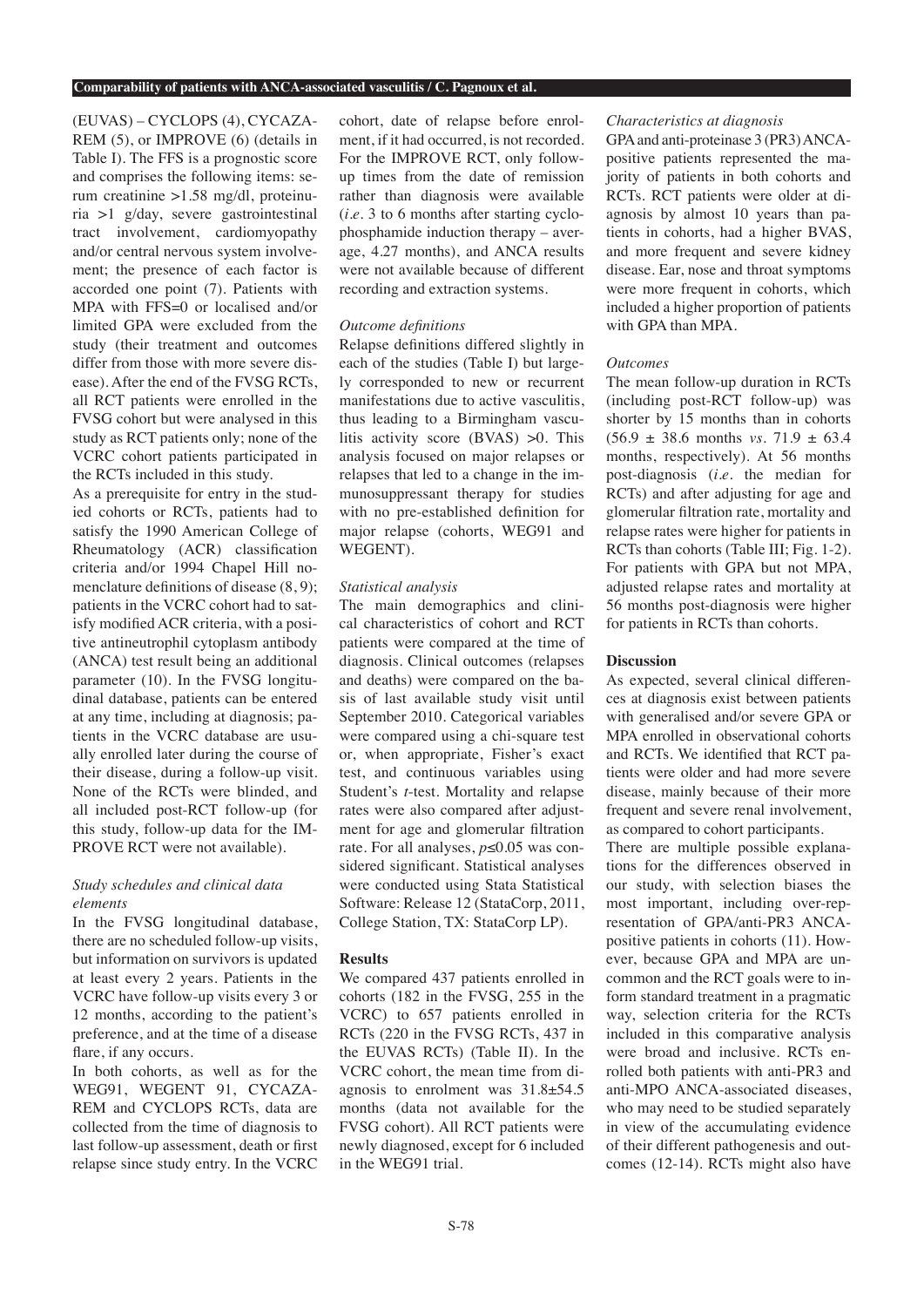#### **Table I.** Summary of the main inclusion and exclusion criteria and relapse definitions of RCTs and cohorts included in this comparative study.

| Study                        | Study aim/description                                                                                                                          | Main eligibility criteria*                                                                                                                                                                                                                                                                                                                                     | Main exclusion /<br>restrictive criteria                                                                                                                                           | Relapse definition/details/comments <sup>9</sup>                                                                                                                                                                                                                                                                                                                                                                       |
|------------------------------|------------------------------------------------------------------------------------------------------------------------------------------------|----------------------------------------------------------------------------------------------------------------------------------------------------------------------------------------------------------------------------------------------------------------------------------------------------------------------------------------------------------------|------------------------------------------------------------------------------------------------------------------------------------------------------------------------------------|------------------------------------------------------------------------------------------------------------------------------------------------------------------------------------------------------------------------------------------------------------------------------------------------------------------------------------------------------------------------------------------------------------------------|
| <b>Trials</b><br>WEG91(2)    | Oral vs. IV cyclophosphamide<br>for induction of remission                                                                                     | - $age > 15$ years<br>- systemic GPA diagnosed clinically with<br>multiorgan involvement (ENT and/or lung<br>and/or rapidly progressive glomerulonephritis<br>associated with severe general symptoms)<br>- monovisceral involvement representing a<br>potential risk of severe morbidity or fatality<br>- positive histopathology                             | - age $<$ 15 years                                                                                                                                                                 | - relapse = new major systemic manifestations<br>of GPA affecting the same or a different organ<br>than that initially involved, or worsening of the<br>initial symptoms of the disease<br>- occurrence of arthralgias, sinusitis, rhinitis, or<br>other minor clinical symptoms was not<br>considered to represent a major relapse requiring<br>withdrawal from the study<br>- 74% had renal involvement at diagnosis |
| WEGENT (3)                   | Azathioprine vs. methotrexate<br>for remission maintenance,<br>after IV cyclophosphamide<br>for induction                                      | - newly diagnosed systemic GPA (renal<br>disease, involvement of at least two organs<br>or systems, or involvement of one organ<br>or system and constitutional symptoms) or<br>MPA with FFS $\geq 1^{\dagger}$                                                                                                                                                | - age $<$ 18 years                                                                                                                                                                 | - relapse = recurrence or first appearance of one or<br>more BVAS items attributable to active vasculitis<br>in a patient previously in remission for $>3$ months<br>- all those recorded and reported relapses led to a<br>change of immunosuppressant<br>- 75% had renal involvement at diagnosis                                                                                                                    |
| CYCLOPS (4)                  | Oral vs. IV cyclophosphamide<br>for induction of remission                                                                                     | - newly diagnosed GPA, MPA or renal-<br>limited MPA, all with mild/moderate<br>renal involvement¶                                                                                                                                                                                                                                                              | - age $<$ 18 or $>$ 80<br>years<br>- creatinine level<br>$>500$ µmol/L                                                                                                             | - major relapse = recurrence or first appearance of<br>at least 1 BVAS item indicating threatened vital<br>organ function attributable to active vasculitis<br>- minor relapse = recurrence or first appearance of<br>$\geq$ 3 other BVAS items related to nonvital organs                                                                                                                                             |
| CYCAZAREM (5) Continued oral | cyclophosphamide vs. early<br>switch to azathioprine for<br>remission maintenance                                                              | - newly diagnosed GPA or MPA or renal-<br>limited vasculitis with mild or moderate<br>or other vital-organ involvement<br>renal                                                                                                                                                                                                                                | - age <18 or >75<br>years<br>- serum creatinine<br>$>500$ µmol/L                                                                                                                   | - major relapse = recurrence or first appearance of<br>$\geq$ 1 of the 24 items on the BVAS indicative of<br>threatened function of a vital organ attributable<br>to active vasculitis<br>- minor relapse = recurrence or first appearance<br>of $\geq$ 3 other items in the BVAS<br>- 94% had renal involvement at diagnosis                                                                                          |
| IMPROVE (6)                  | Azathioprine vs. mycophenolate - new diagnosis of GPA or MPA<br>mofetil for maintenance, after<br>IV or oral cyclophosphamide<br>for induction | - age 18 to 75 years at diagnosis<br>- positive indirect immunofluorescence<br>or ELISA test result for ANCAs                                                                                                                                                                                                                                                  | - patients in whom<br>the induction<br>protocol failed to<br>control progressive<br>disease (1 patient)<br>or achieve remission<br>by 6 months<br>(6 patients) were<br>withdrawn** | - major relapse = new appearance of major organ<br>- involvement attributable to active vasculitis<br>- minor relapse = recurrence or new occurrence of<br>less severe disease attributable to active<br>vasculitis*                                                                                                                                                                                                   |
| Cohorts<br><b>FVSG</b>       | French multicentric<br>observational cohort                                                                                                    | - all patients newly diagnosed with or<br>followed for GPA or MPA and satisfying<br>ACR criteria and/or Chapel hill definitions                                                                                                                                                                                                                                |                                                                                                                                                                                    | - patients can be enrolled at any time during the<br>course of their disease, including at the early<br>time of diagnosis; data from patients with early<br>and rapid fatal outcomes can also be entered<br>- no scheduled follow-up visits (minimum one<br>update every 2 years for each patient and in<br>case of relapse or death)                                                                                  |
| <b>VCRC-GPA-MPA</b>          | North American multicentric<br>longitudinal protocol                                                                                           | - all patients newly diagnosed with or<br>followed for GPA, satisfying modified<br>ACR criteria (nasal or oral inflammation;<br>abnormal chest radiograph; urinary sediment<br>abnormalities; granulomatous inflammation<br>on biopsy; ANCA positivity by enzyme<br>immunoassay for PR3 or myeloperoxidase-<br>ANCA) or MPA, satisfying Chapel Hill definition |                                                                                                                                                                                    | - patients can be enrolled at any time during the<br>course of their disease; however, most are<br>enrolled during a follow-up visit rather than at<br>the early time of diagnosis<br>- systematic and scheduled follow-up visits<br>every 3 or 12 months (patient's preference)<br>or at the time of an event (relapse or death)                                                                                      |

\*Patients with renal limited vasculitis and no general or constitutional symptoms were not included in this comparative study.

¶ Although definitions of minor relapses are reported in this table, those (minor) relapses that did not lead to a change in immunosuppressant therapy and/or patient RCT withdrawal were not included this comparative study.

† The FFS prognostic score includes 5 parameters, each of them scoring for 1 point if present: elevated serum creatinine levels (140 moles/liter or 1.58 mg/dl), proteinuria (1 gm/ day), severe gastrointestinal tract involvement, cardiomyopathy, and/or central nervous system (CNS) involvement.

\*\*Data form these 7 patients were not available in the RCT report or for this study.

ACR: American College of Rheumatology; ANCA: antineutrophil cytoplasm antibody; BVAS: Birmingham Vasculitis Activity Score; FVSG: French Vasculitis Study Group; FFS: five-factor score; GPA: granulomatosis with polyangiitis; IV: intravenous; MPA: microscopic polyangiitis; RCT: randomised controlled trial; VCRC: Vasculitis Clinical Research Consortium.

selected only a subset of patients with GPA or MPA and RCT patients, who exhibited more frequent but also severe kidney disease than those in cohorts. The different geographical catchment

<sup>-</sup>

areas for these RCTs and cohorts and other centre biases may also have played a role. The VCRC is primarily a network based on centres directed by rheumatologists, whereas EUVAS cen-

tres are more commonly led by nephrologists. That RCT patients had more frequent and severe renal involvement may thus be due, at least in part, to the EUVAS RCTs being geared to patients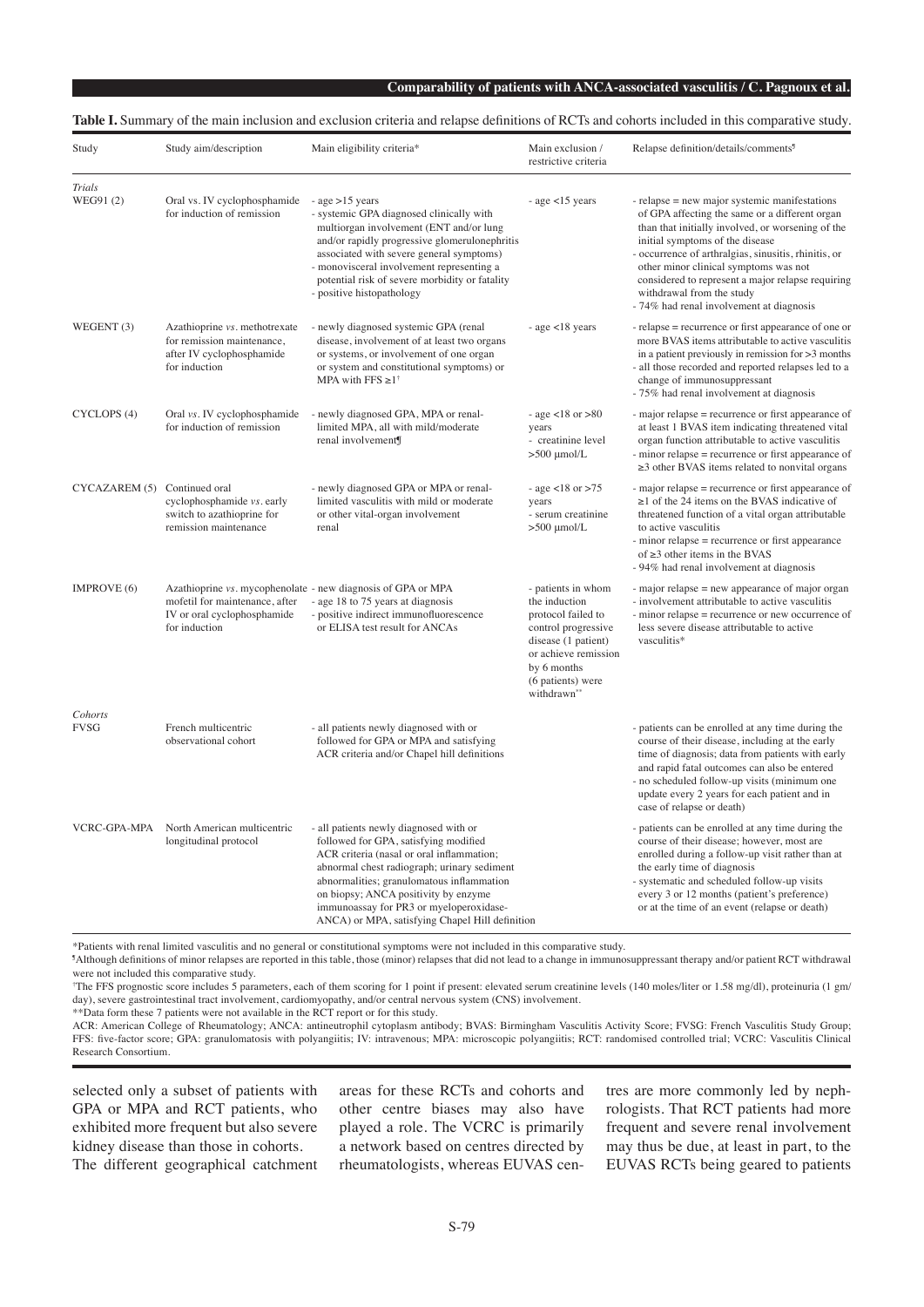**Table II.** Main characteristics at diagnosis of patients in observational cohorts and RCTs.

| Characteristics                                                                                                                      | Observational cohorts<br>$n = 437$                                                                                        | <b>Clinical RCTs</b><br>$n=657$                                               | $p$ -value                             |
|--------------------------------------------------------------------------------------------------------------------------------------|---------------------------------------------------------------------------------------------------------------------------|-------------------------------------------------------------------------------|----------------------------------------|
| Diagnosis<br><b>GPA</b><br><b>MPA</b>                                                                                                | 396 (90.6)<br>41 (9.4)                                                                                                    | 429 (65.3)<br>228 (34.7)                                                      | < 0.001                                |
| Age at diagnosis, years, mean $\pm SD$<br><b>GPA</b><br><b>MPA</b>                                                                   | $46.8 \pm 17.3$<br>$46.0 \pm 17.3$<br>$55.4 \pm 14.9$                                                                     | $56.6 \pm 13.9$<br>$54.3 \pm 14.6$<br>$59.9 \pm 12.9$                         | < 0.001<br>< 0.001<br>0.06             |
| Male*                                                                                                                                | 225(51.5)                                                                                                                 | 361 (54.9)                                                                    | 0.26                                   |
| Constitutional symptoms*                                                                                                             | 387/436 (88.8)                                                                                                            | 532/622 (85.5)                                                                | 0.13                                   |
| Cutaneous manifestations                                                                                                             | 124/436 (28.4)                                                                                                            | 169/622 (27.2)                                                                | 0.65                                   |
| Eye involvement                                                                                                                      | 96/436 (22.0)                                                                                                             | 169/622 (27.2)                                                                | 0.06                                   |
| Ear, nose and throat involvement<br><b>GPA</b><br><b>MPA</b>                                                                         | 314/435 (72.2)<br>306/394 (77.7)<br>8/41 (19.5)                                                                           | 355/625 (56.8)<br>314/412 (76.2)<br>41/213 (19.3)                             | < 0.001<br>0.63<br>0.96                |
| Lung involvement                                                                                                                     | 280/433 (64.7)                                                                                                            | 378/625 (60.5)                                                                | 0.17                                   |
| Cardiovascular involvement                                                                                                           | 31/432 (7.2)                                                                                                              | 56/621 (9.0)                                                                  | 0.29                                   |
| Gastrointestinal manifestations                                                                                                      | 28/430 (6.5)                                                                                                              | 48/621 (7.7)                                                                  | 0.45                                   |
| Renal involvement<br><b>GPA</b><br><b>MPA</b><br>MDRD-GFR $(ml/min/1.73 \text{ m}^2 \text{ for}$<br>all patients, mean±SD            | 237/432 (54.9)<br>206/391 (52.7)<br>31/41 (75.6)<br>$74.4 \pm 34.1$ (n=316) <sup>†</sup>                                  | 524/624 (84.0)<br>329/411 (80.1)<br>195/213 (91.6)<br>$48.2 \pm 30.2$ (n=637) | < 0.001<br>< 0.001<br>0.003<br>< 0.001 |
| <b>GPA</b><br><b>MPA</b>                                                                                                             | $76.5 \pm 33.4$ (n=288) <sup>†</sup><br>$52.1 \pm 34.0$ (n=28) <sup>†</sup>                                               | $55.3 \pm 31.4$ (n=413)<br>$35.3 \pm 22.8$ (n=224)                            | < 0.001<br>< 0.001                     |
| Neurologic involvement                                                                                                               | 113/432 (26.2)                                                                                                            | 159/622 (25.6)                                                                | 0.83                                   |
| ANCA positivity (IF and/or ELISA)<br>Anti-PR3 positive (ELISA)<br>Anti-MPO positive (ELISA)<br>FFS; for patients with MPA $\ddagger$ | 368/415 (88.7)<br>252/385 (65.5)<br>68/384 (17.7)                                                                         | 441/495 (89.1)<br>268/475 (56.4)<br>154/475 (32.4)                            | 0.84<br>0.007<br>< 0.001               |
| $FFS = 1$<br>$FFS \geq 2$                                                                                                            | 24/41 (58.5)<br>14/41 (41.5)                                                                                              | 17/41 (41.5)<br>24/41 (58.5)                                                  | 0.12                                   |
| BVAS, mean±SD<br><b>GPA</b><br><b>MPA</b>                                                                                            | $16.9 \pm 7.4$ (n=396) <sup>†</sup><br>$16.7 \pm 7.4 \text{ (n=359)}$ <sup>†</sup><br>$18.0 \pm 15.5$ (n=37) <sup>†</sup> | $19.5 \pm 9.1$ (n=587)<br>$20.7 \pm 9.1$ (n=395)<br>$17.0 \pm 15.8$ (n=192)   | < 0.001<br>< 0.001<br>0.50             |

j \*Data are no. of patients with the characteristic / total no. of patients with the data available (%) unless indicated

† Number of patients with data available.

‡ FFS: five factor score; the original 1996 FFS was calculated and recorded in several trials and cohorts. This score is not applicable to GPA (only the revised 2011 FFS can be used for GPA).

ANCA: anti-neutrophil cytoplasm antibody; BVAS: Birmingham vasculitis activity score; ELISA: enzyme-linked immunosorbent assay; FFS: five-factor score; GPA: granulomatosis with polyangiitis; IF: immunofluorescence; MDRD-GFR: modification of diet in renal disease - glomerular filtration rate; MPA: microscopic polyangiitis; MPO: myeloperoxidase; PR3: proteinase 3; RCT: randomised controlled trial.

with renal disease. However, we also analysed GPA and MPA separately and adjusted our outcome analyses for glomerular filtration rate (and age).

Although study limitations prevent drawing firm conclusions, the observed differences at diagnosis may have resulted in the higher mortality and relapse rates for RCT than cohort patients with GPA. A recent study comparing patients with MPA between Europe and Japan also suggested higher mortality in RCT patients than those from the

Cambridge cohort (United Kingdom). However, that difference was mainly due to inclusion in the RCT group of MEPEX patients, who all had severe renal disease. Those MEPEX patients were not included in our study, in order to limit similar biases in disease severity (15).

A survivor bias in the cohorts may have affected our results. Patients with more severe disease, when not enrolled in RCTs, may have died quickly or had severe disability and therefore not been

referred to tertiary centres where patients are entered in cohorts. While this explanation may apply to the VCRC cohort, in which patients are usually entered after they have achieved remission, the FVSG cohort attempts to enroll patients close to the time of diagnosis, and all FVSG centres participate in both RCTs and cohorts. As the prognosis of GPA and MPA is worse in older patients (16, 17), the lower age at diagnosis in the cohorts may also explain the lower mortality rate in this group. In addition, patients with GPA, who were over-represented in the cohorts, may have sought early medical attention, due to initial features like rhinitis, thus been diagnosed and treated earlier, with better outcomes.

The strengths of this study include the large number of patients studied at expert centres, with a long follow-up, including after the end of RCTs. However, this retrospective study has limitations, which limits the ability to fully compare outcomes with the 2 study types. The study design and data collection differed for the 2 independent cohorts and 5 RCTs, and treatments, which were not codified after the end of the RCTs, were not analysed. Because the precise time between diagnosis and first relapse was missing for the VCRC cohort and one RCT, no valuable timeto-event survival analyses for relapse could have been conducted. Furthermore, all of the 5 RCTs enrolled almost exclusively newly diagnosed patients, at the time of the diagnosis, but relapse rates differ between newly diagnosed and relapsing patients (18). Patients with limited or less severe disease, such as those enrolled in the NORAM trial (19), were not included in this analysis, because they are few in number, have different disease characteristics and outcomes (20), and were excluded from most of the RCTs we studied. We did not analyse pre-existing comorbidities, which may have an impact on survival and were exclusion criteria in RCT but not cohorts. Many patients are managed outside of reference centres and/or do not participate in any cohorts or RCTs (21). Finally, some comparisons were made with data that spanned for a decade, during which therapeutic advances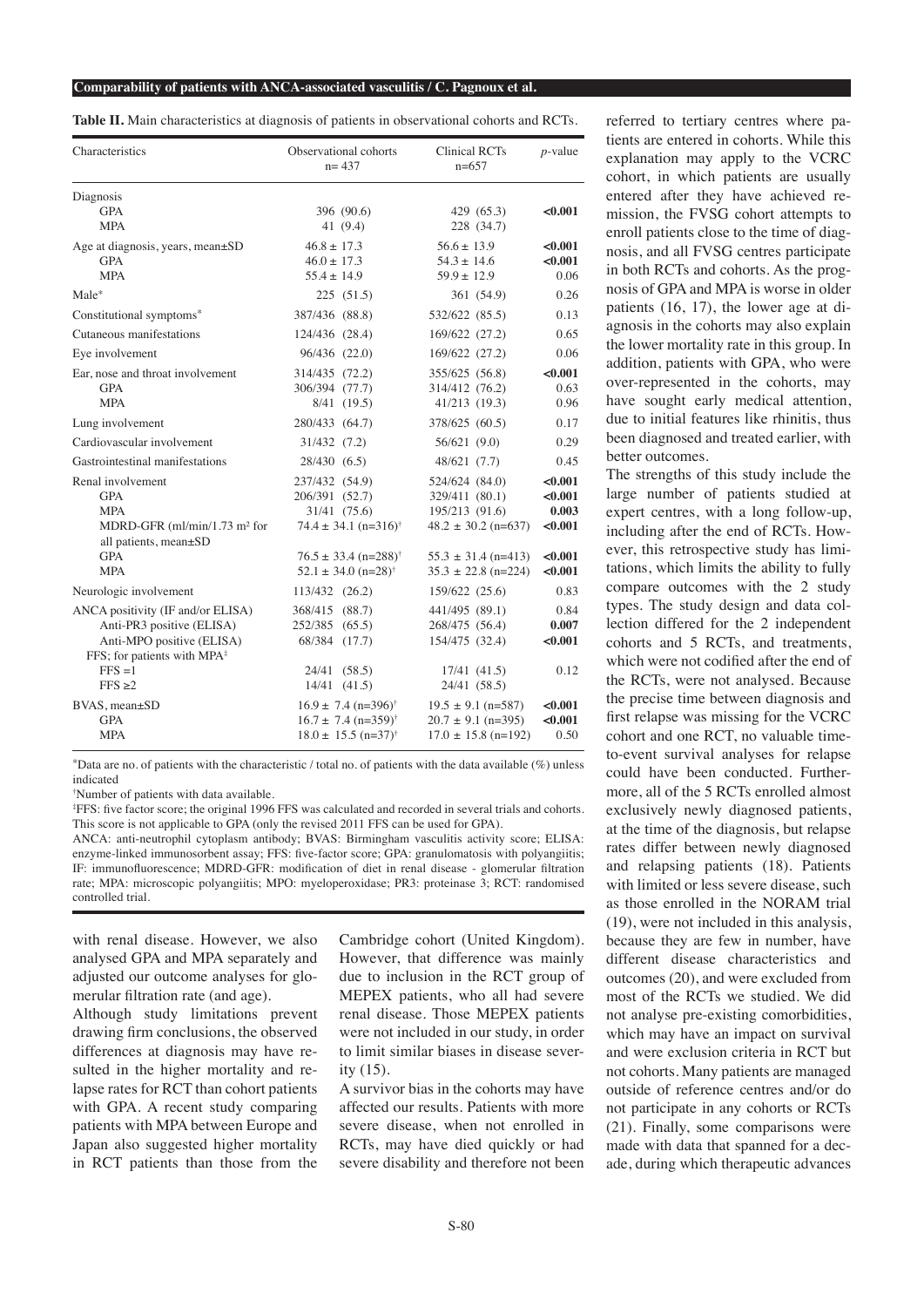#### **Comparability of patients with ANCA-associated vasculitis / C. Pagnoux et al.**

**Table III.** Main outcomes for patients in observational cohorts and RCTs.

| Characteristics                                                                                              | Observational cohorts<br>$n = 437$ | <b>Clinical RCTs</b><br>$n=657$ | $p$ -value                        |
|--------------------------------------------------------------------------------------------------------------|------------------------------------|---------------------------------|-----------------------------------|
| Follow-up since diagnosis, months, mean $\pm SD$                                                             | $71.9 + 63.4$                      | $56.9 \pm 38.6$                 | < 0.001                           |
| Relapses*                                                                                                    | 259 (59.3)                         | 276 (42.1)                      | < 0.001                           |
| GPA patients                                                                                                 | 244 (61.6)                         | 211 (49.2)                      | < 0.001                           |
| MPA patients                                                                                                 | 15(36.6)                           | 65(28.5)                        | 0.30                              |
| Relapses at 56 months after diagnosis†                                                                       | 78 (17.9)                          | 136(20.7)                       | 0.24                              |
| GPA patients                                                                                                 | 72 (18.2)                          | 101(23.5)                       | 0.06                              |
| MPA patients                                                                                                 | 6(14.6)                            | 35 (15.4)                       | 0.91                              |
| Relapse rates at 56 months after diagnosis,<br>adjusted for age and MDRD-GFR<br>GPA patients<br>MPA patients | (14.3)<br>(15.6)<br>(10.1)         | (20.2)<br>(22.5)<br>(16.6)      | 0.03 <sup>1</sup><br>0.03<br>0.39 |
| Deaths                                                                                                       | 16(3.7)                            | 99 (15.1)                       | < 0.001                           |
| GPA patients                                                                                                 | 12(3.0)                            | 63 (14.7)                       | < 0.001                           |
| MPA patients                                                                                                 | 4(9.8)                             | 36 (15.8)                       | 0.32                              |
| Deaths at 56 months after diagnosis <sup><math>†</math></sup>                                                | 11(2.5)                            | 80 (12.2)                       | < 0.001                           |
| Survival for GPA patients                                                                                    | 7(1.8)                             | 49 (11.4)                       | < 0.001                           |
| Survival for MPA patients                                                                                    | 4(9.8)                             | 31 (13.6)                       | 0.50                              |
| Death rates at 56 months after diagnosis,<br>adjusted for age and MDRD-GFR                                   | (3.4)                              | (9.7)                           | $0.004^{*}$                       |
| GPA patients                                                                                                 | (2.5)                              | (10.7)                          | 0.001                             |
| MPA patients                                                                                                 | (6.6)                              | (6.2)                           | 0.92                              |

\*Data are no. of patients with the characteristic / total no. of patients with the data available (%) unless indicated.

† Follow-up was censored at 56 months (*i.e.* the mean follow-up for RCTs), shorter than that for cohorts. ‡ Odds ratio to relapse in RCTs compared to cohorts, at month 56 and adjusted for age and MDRD-GFR, was 1.52 (95% confidence interval, 1.04-2.23). Odds ratio for dying in RCTs compared to cohorts, at month 56 and adjusted for age and MDRD-GFR, was 3.04 (95% confidence interval, 1.42-6.54). GPA: granulomatosis with polyangiitis; MDRD-GFR: modification of diet in renal disease - glomeru-

lar filtration rate; MPA: microscopic polyangiitis; RCT: randomised controlled trial.

have impacted the course and outcomes of these diseases. Thus, our results may not be generalisable to all patients with GPA or MPA.

Cohort studies and RCTs provide complementary information (1, 11, 22). The differences we observed between RCT and cohort patients, especially those with generalised and/or severe GPA, have important implications for the interpretation of study results. Whether similar differences are observed in other vasculitis cohorts or RCTs or with other types of vasculitis would be interesting to study.

## **Acknowledgements**

In addition to the authors, many other members and investigators of the FVSG, EUVAS and/or VCRC enrolled patients in the RCTs or cohorts analysed in this study. They are listed in the separate articles that reported their respective results and are thanked again.

#### **Funding**

Dr Pagnoux was supported by a VCRC

Fellowship grant (2010–2012). Dr Walsh is supported by a New Investigator Award from the Kidney Scientist Core Education and National Training Program. The Vasculitis Clinical Research Consortium has received support from the National Institute of Arthritis and Musculoskeletal and Skin Diseases (U54AR057319 and U01AR5187404), the National Center for Research Resources (U54RR019497), the Office of Rare Diseases Research, and National Center for Advancing Translational Science. Dr Hiemstra is supported by the National Institute of Healthcare Research and the Cambridge BRC

#### **Authors' affiliations**

1 Division of Rheumatology, University of Toronto, Toronto, Canada; 2 Division of Rheumatology, McMaster University, Hamilton, Canada; 3 Division of Nephrology and Departmentof Clinical Epidemiology and Biostatistics, McMaster University, Hamilton, Canada; 4 University of Cambridge and Lupus

and Vasculitis Unit, Addenbrookes Hospital, Cambridge, UK; 5 Department of Biostatistics, University of South Florida, Tampa, USA; 6 Center for Vasculitis Care and Research, Cleveland, USA; 7 Division of Rheumatology, University of Utah, Salt Lake City, USA; 8 Boston University Vasculitis Center, Boston, USA; 9 Vasculitis Center, University of Pittsburgh Medical Center, Pittsburgh, USA; <sup>10</sup>Department of Internal Medicine, National Referral Center for Necrotising Vasculitides and Systemic Sclerosis, Department of Internal Medicine, Hôpital Cochin, University Paris-Descartes, Paris, France; 11Pulmonary and Critical Care Medicine, Mayo Clinic, Rochester, USA; 12Division of Rheumatology, Mayo Clinic, Rochester, USA; <sup>13</sup>Department of Nephrology and Transplantation, Lund University, Skane University Hospital Malmö, Sweden; 14Competence Centre for Clinical Research, Skane University, Lund, Sweden; <sup>15</sup>School of Immunity and Infection, University of Birmingham, Birmingham, UK; 16Department of Nephrology, Royal Berkshire Hospital, Reading, Berkshire, UK; <sup>17</sup>Department of Nephrology, Nuffield Orthopaedic Centre, University of Oxford, Oxford, UK; <sup>18</sup>Department of Ear, Nose and Throat, Rigshospitalet, Copenhagen, Denmark; 19Klinikum Offenbach, Offenbach, Germany; 20Department of Nephrology, Charles University and General University Hospital First Faculty of Medicine, Prague, Czech Republic; <sup>21</sup>University of Cambridge and Lupus and Vasculitis Unit, Addenbrookes Hospital, Cambridge, UK; <sup>22</sup>Vasculitis Center, Division of Rheumatology, University of Pennsylvania, Philadelphia, USA.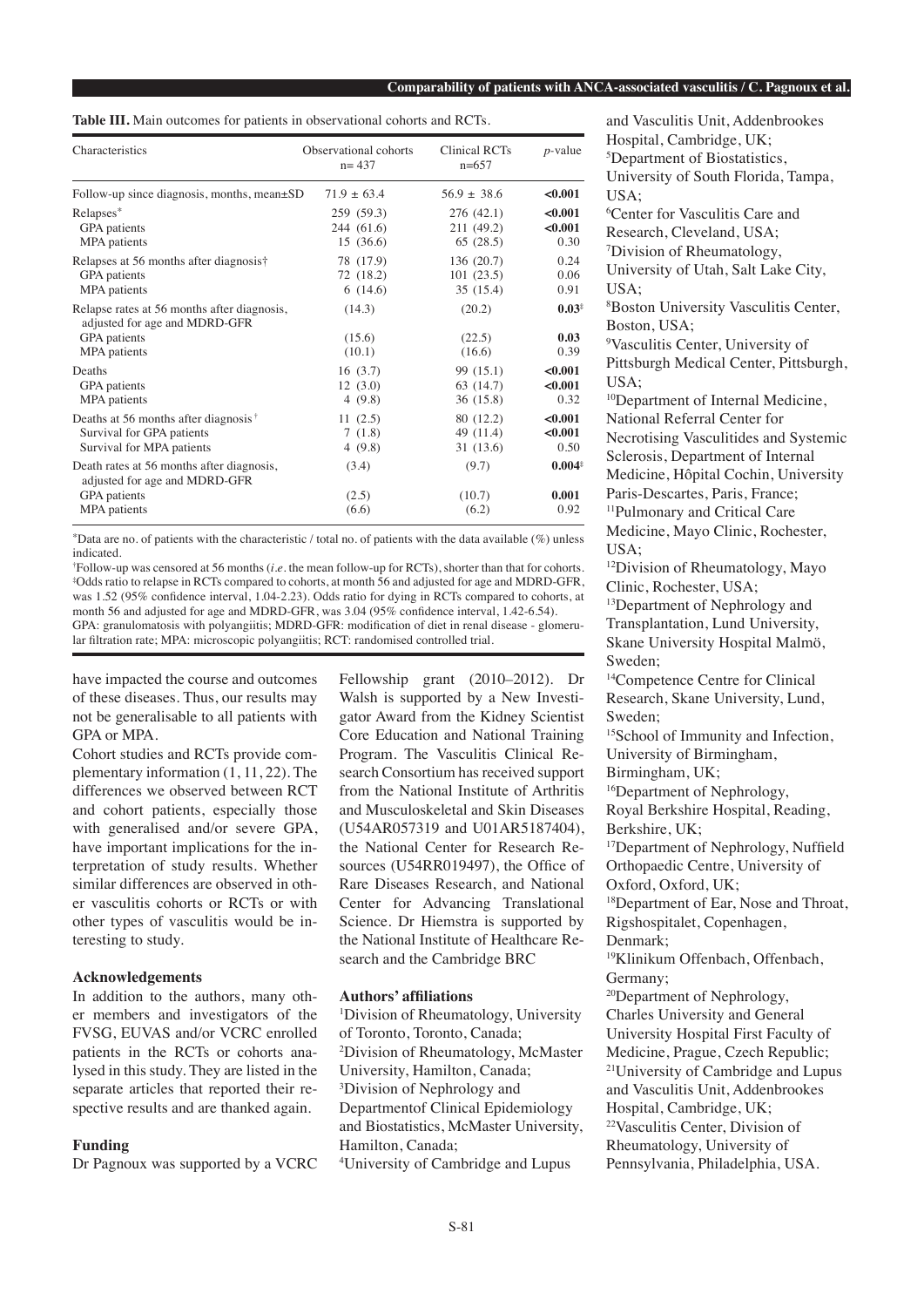

**Fig. 1.** Comparisons of the curves for survival since diagnosis of patients in RCTs versus cohorts. At month 56, survival rate was 96.8% [CI 95%; 94.3-98.3] in the cohorts versus 83.1% [CI 95%; 79.3-86.3] in the RCTs (HR=9.21 [CI 95%; 4.47-18.97]). IMPROVE patients are not included, as the precise date of their vasculitis diagnosis was not available.



**Fig. 2.** Comparisons of the curves for relapse-free survival since diagnosis of patients in the FVSG cohort (the date of the first relapse was not available for the VCRC patients who experienced ≥1 relapse prior to enrolment in the cohort) versus RCTs (IMPROVE patients are not included, as the precise date of their vasculitis diagnosis was not available). At Month 56, relapse-free survival rate was 39.1% [CI 95%; 29.9-48.1] in the cohorts versus 47.8% [CI 95%; 42.9-52.4] in the RCTs (HR=0.85 [CI 95%; 0.67-1.09]).

#### **References**

- 1. POCOCK SJ, ELBOURNE DR: Randomized trials or observational tribulations? *N Engl J Med* 2000; 342: 1907-9.
- 2. GUILLEVIN L, CORDIER JF, LHOTE F *et al.*: A prospective, multicenter, randomized trial comparing steroids and pulse cyclophosphamide versus steroids and oral cyclophosphamide in the treatment of generalized Wegener's granulomatosis. *Arthritis Rheum* 1997; 40: 2187-98.
- 3. PAGNOUX C, MAHR A, HAMIDOU MA *et al.*: Azathioprine or methotrexate maintenance for ANCA-associated vasculitis. *N Engl J Med* 2008; 359: 2790-803.
- 4. de GROOT K, HARPER L, JAYNE DR *et al.*: Pulse versus daily oral cyclophosphamide for induction of remission in antineutrophil cytoplasmic antibody-associated vasculitis: a randomized trial. *Ann Intern Med* 2009; 150: 670-80.
- 5. JAYNE D, RASMUSSEN N, ANDRASSY K *et al.*: A randomized trial of maintenance therapy for vasculitis associated with antineutrophil cytoplasmic autoantibodies. *N Engl J Med* 2003; 349: 36-44.
- 6. HIEMSTRA TF, WALSH M, MAHR A *et al.*: Mycophenolate mofetil vs azathioprine for remission maintenance in antineutrophil cytoplasmic antibody-associated vasculitis: a randomized controlled trial. *JAMA* 2010; 304: 2381-8.
- 7. GUILLEVIN L, LHOTE F, GAYRAUD M *et al.*: Prognostic factors in polyarteritis nodosa and Churg-Strauss syndrome. A prospective study in 342 patients. *Medicine* (Baltimore) 1996; 75: 17-28.
- 8. JENNETTE JC, FALK RJ, ANDRASSY K *et al.*: Nomenclature of systemic vasculitides. Proposal of an international consensus conference. *Arthritis Rheum* 1994; 37: 187-92.
- 9. LEAVITT RY, FAUCI AS, BLOCH DA *et al.*: The American College of Rheumatology 1990 criteria for the classification of Wegener's granulomatosis. *Arthritis Rheum* 1990; 33: 1101-7.
- 10. WGET: Etanercept plus standard therapy for Wegener's granulomatosis. *N Engl J Med* 2005; 352: 351-61.
- 11. CONCATO J, LAWLER EV, LEW RA, GAZIANO JM, ASLAN M, HUANG GD: Observational methods in comparative effectiveness research. *Am J Med* 2010; 123: e16-23.
- 12. LYONS PA, RAYNER TF, TRIVEDI S *et al.*: Genetically distinct subsets within ANCAassociated vasculitis. *N Engl J Med* 2012; 367: 214-23.
- 13. WALSH M, FLOSSMANN O, BERDEN A *et al.*: Risk factors for relapse of antineutrophil cytoplasmic antibody-associated vasculitis. *Arthritis Rheum* 2012; 64: 542-8.
- 14. LIONAKI S, BLYTH ER, HOGAN SL *et al.*: Classification of antineutrophil cytoplasmic autoantibody vasculitides: the role of antineutrophil cytoplasmic autoantibody specificity for myeloperoxidase or proteinase 3 in disease recognition and prognosis. *Arthritis Rheum* 2012; 64: 3452-62.
- 15. FURUTA S, CHAUDHRY AN, HAMANO Y *et al.*: Comparison of phenotype and outcome in microscopic polyangiitis between Europe and Japan. *J Rheumatol* 2014; 41: 325-33.